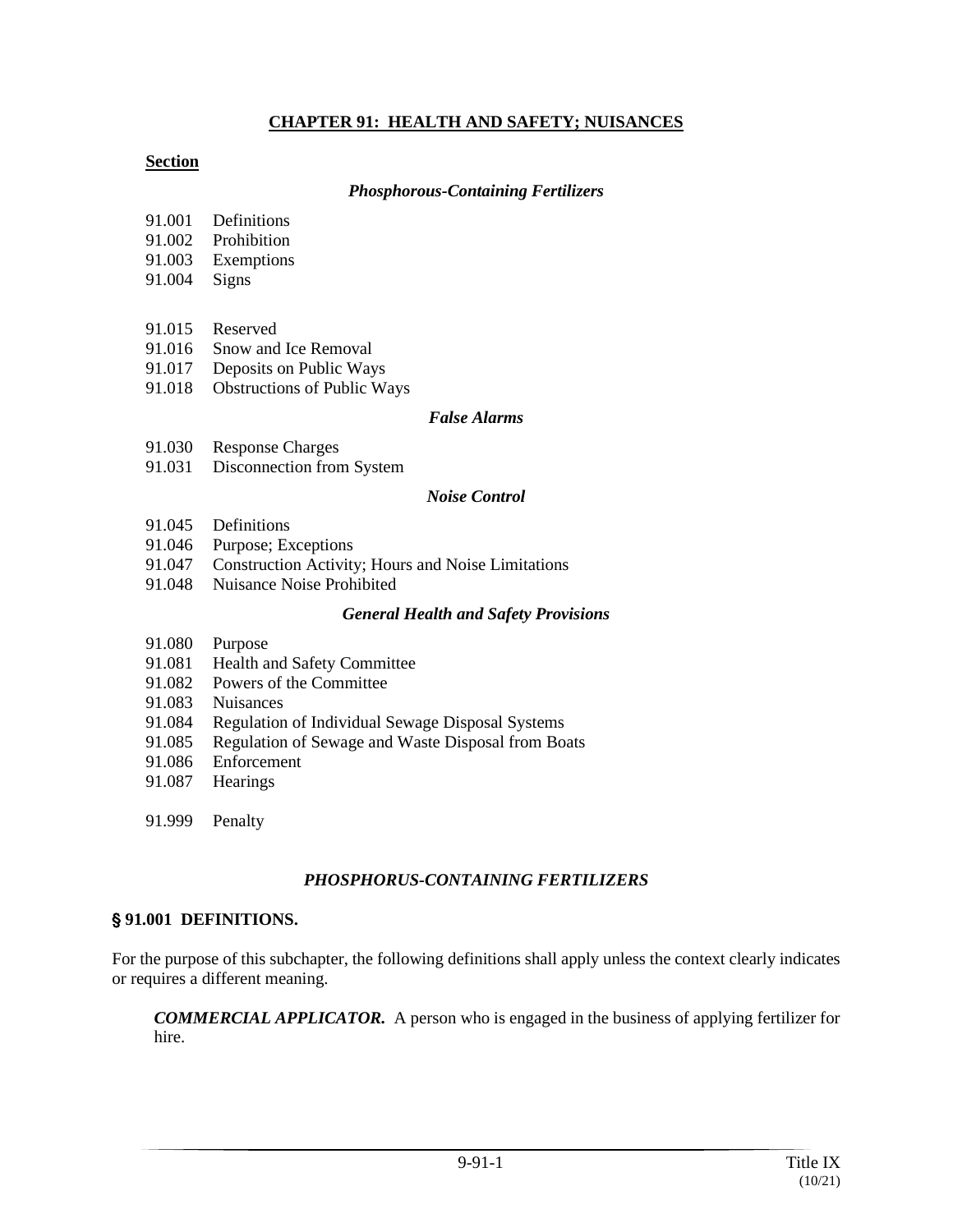### *FERTILIZER.*

- (1) A substance containing nitrogen, phosphorus, potash, or any other recognized plant nutrient element or compound which is used primarily for its plant nutrient content.
- (2) *FERTILIZER* shall not include the following natural products:
	- (a) Agricultural limestone;
	- (b) Marl;
	- (c) Sea solids and unprocessed animal manure, which have not been manipulated so as to alter or change them chemically;
	- (d) Burnt or hydrated lime; and
	- (e) Sewage sludge produced by any sanitary district.
- (3) These natural products shall not be subject to the provision of this subchapter.

*NON-COMMERCIAL APPLICATOR.* A person who applies fertilizer, but who is not a commercial applicator.

(Ord. 5-2-C, passed 10/15/2008)

## ' **91.002 PROHIBITION.**

No commercial or non-commercial applicator, including homeowners and renters, shall apply to any area within the Village any fertilizer, liquid, or granular, which contains any amount of phosphorus or other compound containing phosphorus, such as phosphate, except:

- (A) The naturally occurring phosphorus in unadulterated natural or organic fertilizer products such as yard waste compost; or
- (B) As otherwise provided under exemptions in this subchapter.
- (Ord. 5-2-C, passed 10/15/2008) Penalty, see § 91.999

# ' **91.003 EXEMPTIONS.**

- (A) *Generally.* The following are exemptions to the prohibitions described in this subchapter.
- (B) *Specifically.*
	- (1) (a) The prohibition against the use of fertilizer containing phosphorus shall not apply to turf and lawn areas for which soil tests confirm the ambient phosphorus content is below median phosphorus levels for typical area soils.
		- (b) The scope of this exemption shall only be for the volume or concentration of phosphorus necessary to permit the turf or lawn area to contain levels equal to the median phosphorus levels for typical area soils.
		- (c) Phosphorus applied as fertilizer pursuant to this exemption shall be integrated into the soil where it is immobilized and generally protected from loss by storm water runoff.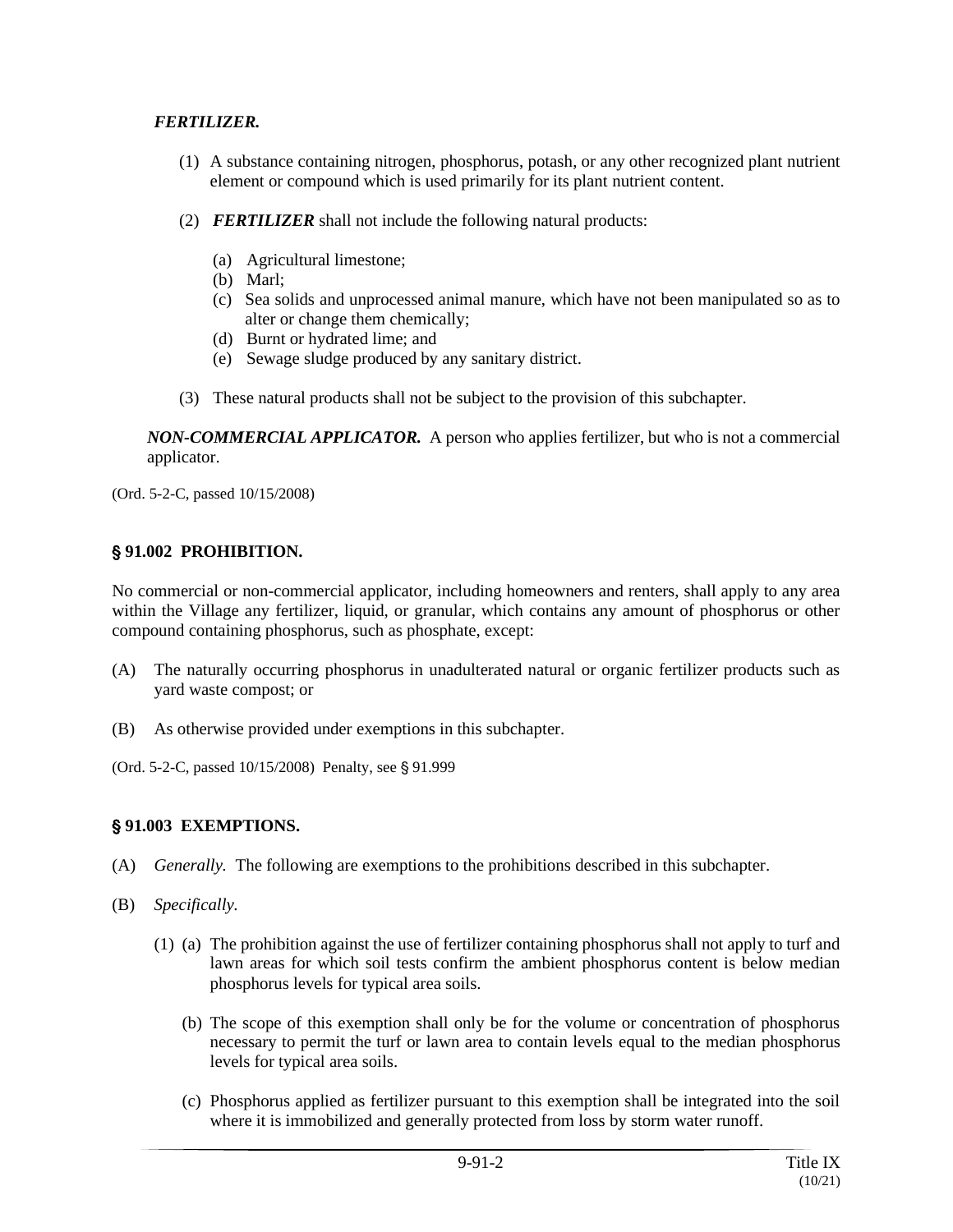- (2) (a) The prohibitions contained in this subchapter shall not apply to any farming or agricultural business, provided the use of fertilizers is related to the growth of a product or maintenance of growing fields.
	- (b) Appropriate steps should be taken to integrate the fertilizer into the soil where it is immobilized and generally protected from loss of storm water runoff.
	- (c) This exemption shall not apply to the standard lawn area of the farm or agricultural business.

(Ord. 5-2-C, passed 10/15/2008) Penalty, see § 91.999

# ' **91.004 SIGNS.**

Any person, firm, or corporation or partnership which sells fertilizer at retail shall be required to post a sign at the point of sale for fertilizer containing the following legend: "The Village of Port Barrington prohibits the application of fertilizer containing phosphorus."

(Ord. 5-2-C, passed 10/15/2008)

# ' **91.015 RESERVED.**

(Ord. 2014-5-2-E, passed 08/20/14; Amd. Ord. 2021-10-01, passed 10/20/21)

# ' **91.016 SNOW AND ICE REMOVAL**

- (A) Duty to Remove from Sidewalks: It shall be the duty of every owner, lessee, tenant, occupant or other person having charge of any premises located in the village which abuts upon any public sidewalk or upon any public walking path, or any private sidewalk or walking path, abutting a public right-of-way to keep such sidewalk or walking path free from snow as hereinafter provided, and such person(s) having charge of such premises shall be required to remove the snow which accumulates within twenty four (24) hours after the same has accumulated to a depth of two inches (2").
- (B) Deposits on Streets and Sidewalks Prohibited; Nuisance Declared: No person, firm, or corporation or their agent who removes or causes to be removed any snow or ice from any building, private property, parking lot, driveway, driveway apron, driveway approach, or any public sidewalk or walking path shall sweep, blow, plow, shovel, scrape, drag or in any other manner move or deposit snow or ice in such a way as to decrease the drivable width of any street or alley, block the vision of motorists at any intersection, prevent parking at a curb, cover any fire hydrants or otherwise interfere with their use, block any public sidewalks or walking paths or driveways, damage parkway trees, sod, or curbing within a public right of way, or otherwise create any traffic hazard or destruction of property.
- (C) Interference With Snow Removal Operations Prohibited: It shall be unlawful for any person, firm, or corporation or agent thereof to obstruct, harass, prevent, or otherwise interfere with any employee or contractor of the Village who is engaged in snow removal service or to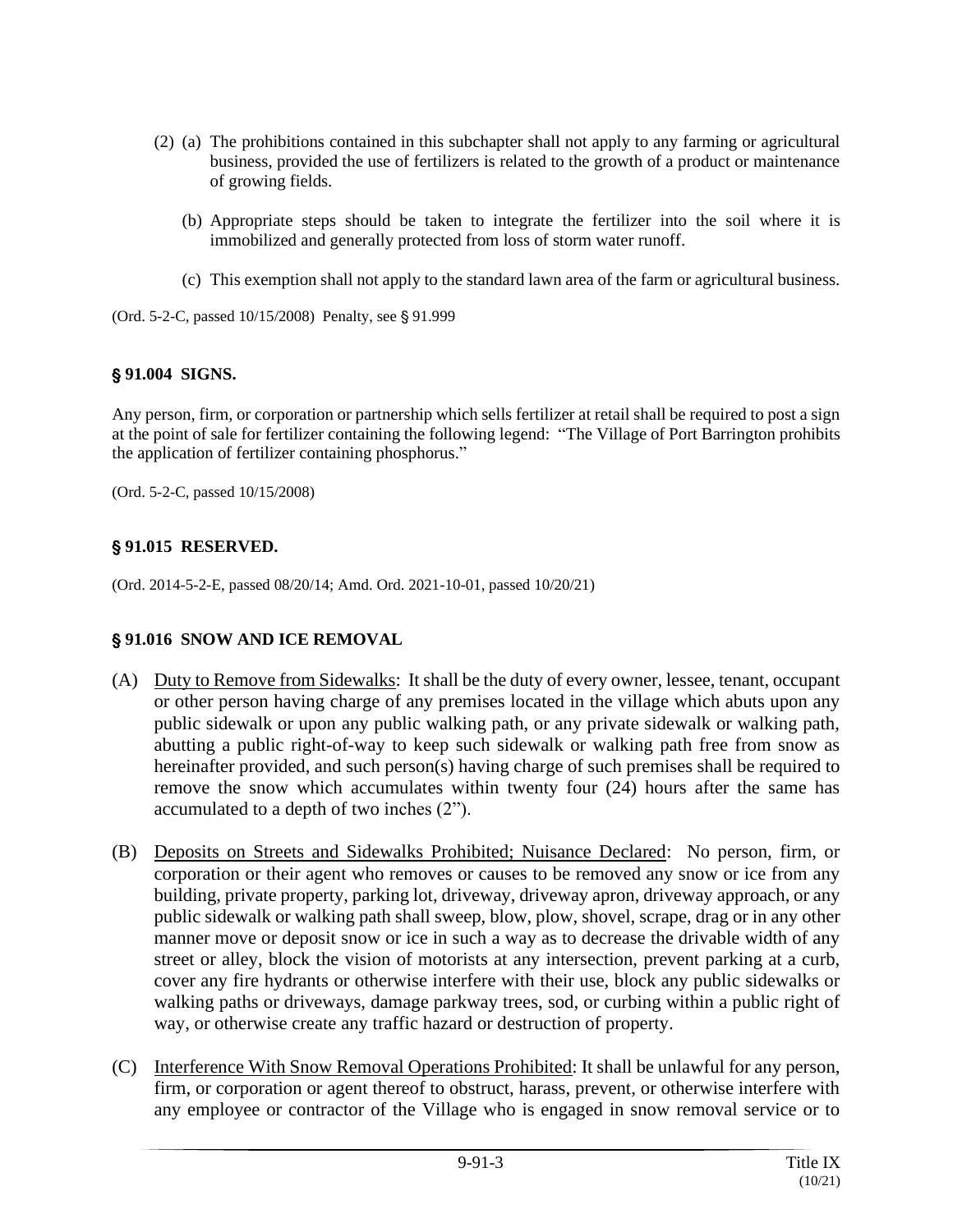obstruct, cause damage to, or otherwise interfere with any Village owned or leased vehicle used in snow removal services.

(D) Any snow or ice not removed or deposited in violation of this Section shall be and is hereby declared to be a public nuisance.

(Amd. Ord. 2020-06-01, passed 06/17/20)

## ' **91.017**: **DEPOSITS ON PUBLIC WAYS:**

- (A) Harmful Deposits: It shall be unlawful to deposit on any public street, road, sidewalk, walking path, or other public way or public place any material which may be harmful to the pavement thereof, or any waste material, or any glass or other sharp objects, or any other article or substance which may cause injury to any person, animal or property.
- (B) Any such deposits on any street, road, or sidewalk, walking path, or other public way or public place shall be and constitute a public nuisance.

(Amd. Ord. 2020-06-01, passed 06/17/20)

#### ' **91.018**: **OBSTRUCTIONS OF PUBLIC WAYS:**

- (A) Obstructions and Encroachments Generally:
	- (1) Except as otherwise specifically provided by this Code, it shall be unlawful for any person to cause, create or maintain any obstruction of, or encroachment upon any street, road, sidewalk, walking path, or other public way or public place, whether on, above or below ground level, except as may be specifically authorized by the Corporate Authorities or by the Village President.
	- (2) Streets, roads, sidewalks, walking paths, and other public ways and public places shall be kept free and clear of all obstacles, overhanging and otherwise (including vehicles), to allow pedestrians the full, unobstructed utilization thereof, except as may be specifically authorized by the Corporate Authorities or by the Village President.

(B) Any such obstruction or encroachment of or upon any public street, road, sidewalk, or walking path, or other public way or public place shall be and constitute a public nuisance.

(Amd. Ord. 2020-06-01, passed 06/17/20)

#### *FALSE ALARMS*

#### ' **91.030 RESPONSE CHARGES.**

(A) When the Village Police Department or authorized Village official responds to false alarms received from the same premises more than three times in any 12-month period, the alarm user or subscriber shall pay the Village the following amount within 30 days after receiving notification of the fourth false alarm: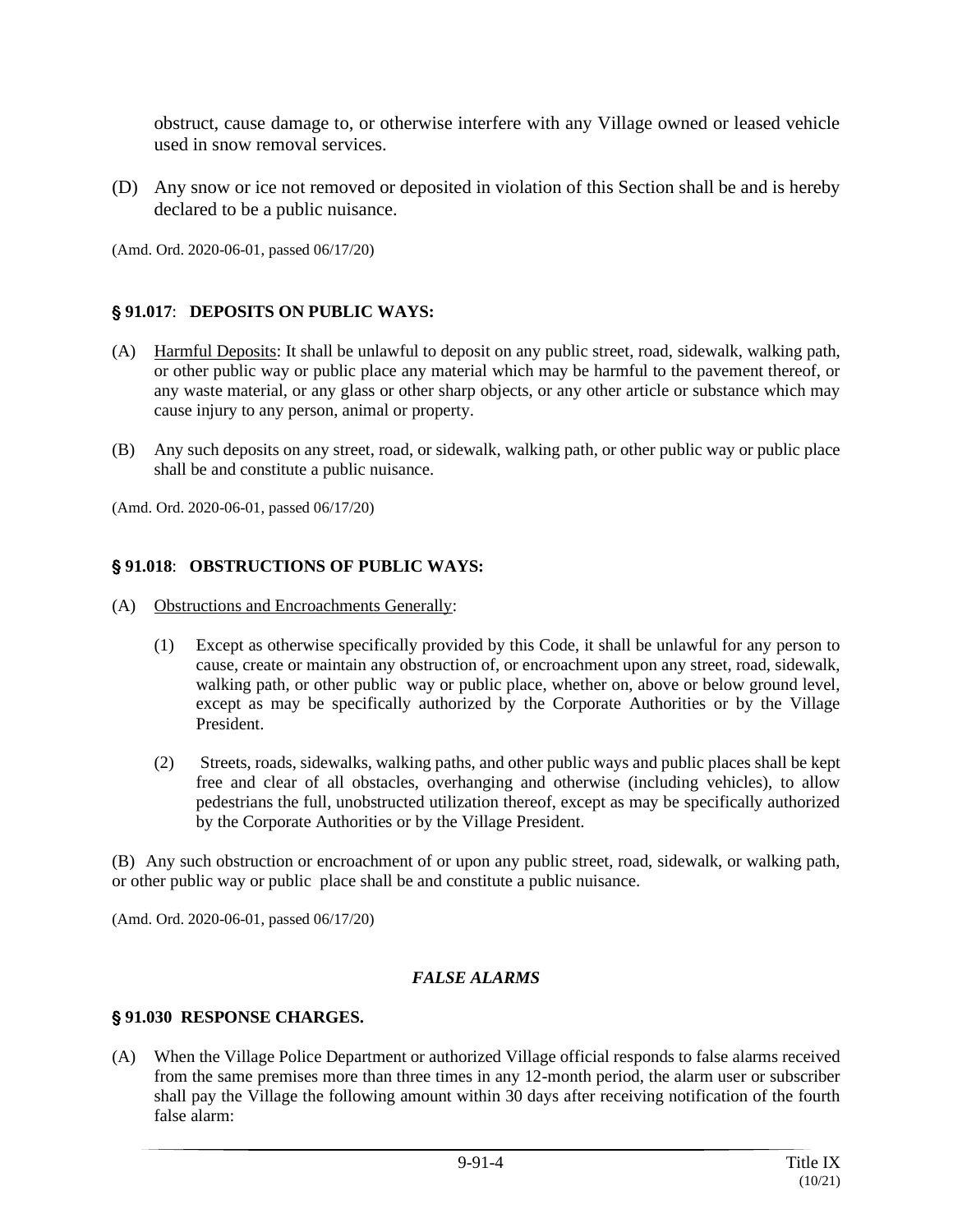- (1) Four to ten responses occurring in a calendar year, \$50 each; and
- (2) After ten responses occurring in a calendar year, \$100 each.
- (B) If payment is not received within the 30-day period, as provided above, the charge for the response shall be increased to double the amount of the initial response charge.
- (C) (1) Within 30 days after each false alarm, the Chief of Police or authorized Village official shall notify the user by mailing a notice to the address from which the false alarm was received.
	- (2) If the alarm user believes that the alarm was not a false alarm, he or she shall reply to the Chief of Police or authorized Village official within ten days, stating the reasons why the alarm was not a false alarm.
	- (3) The Chief of Police or authorized Village official shall determine, based upon Police Department records and the user's reply, whether or not the alarm was false and so notify the user.

(Ord. 6-7-A, passed 11/21/2001)

# ' **91.031 DISCONNECTION FROM SYSTEM.**

- (A) More than five false alarms in a calendar year from any alarm system may constitute grounds for a disconnect of the alarm system.
- (B) (1) The Chief of Police or authorized Village official may cause an alarm user to be disconnected from the alarm panel after giving written notice to the subscriber.
	- (2) The subscriber will be given the opportunity to be heard on appeal to the Village President within seven days, upon a determination that the subscriber's alarm system has been installed, maintained, or operated in violation of any of the provisions of this subchapter, or for failure to pay any applicable fees or charges.

(Ord. 6-7-A, passed 11/21/2001)

# *NOISE CONTROL*

### ' **91.045 DEFINITIONS.**

For the purpose of this Chapter, the following terms shall have the meanings ascribed to them as set forth below:

*AMBIENT SOUND LEVEL*: Means the sound level of all-encompassing sound associated with a given environment, being usually a composite of sound from many or differing sources generated from a single parcel of property or a single commercial activity.

*CONSTRUCTION ACTIVITY*: Means any activity involving building, construction, remodeling, excavation, grading, backfilling, other earth movement, or other site work, loading or unloading of equipment, or paving, or similar activities.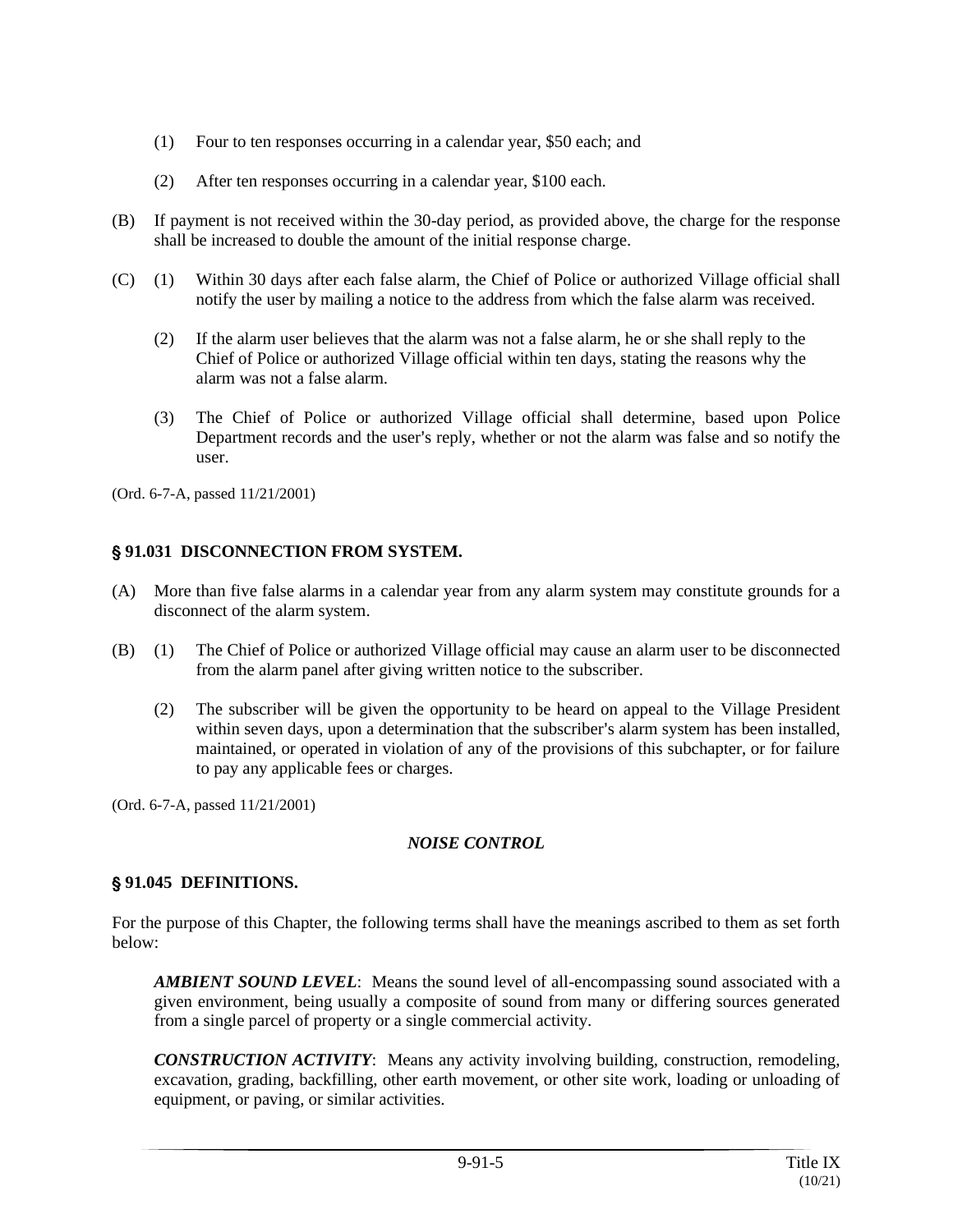*PERSON*: Means any natural person, firm, company, corporation, partnership, limited liability company, or any other legal entity.

(Ord. 2019-09-03, passed 09/18/2019)

### ' **91.046 PURPOSE; EXCEPTIONS.**

- A. The purpose of this subchapter is to maintain a peaceful and quiet atmosphere within the Village limits, and to curtail noise or other acts which disturb and/or tend to disturb the peaceful enjoyment of the Village, and the Noise Control Regulations of this subchapter shall prevail and control, except to the extent inconsistent with the provisions of Article II, "Alcoholic Beverages", of Chapter 114, "Business Registration and Licensing", and Chapter 115, "Special Events", of this Village Code, in which cases the express language of said Chapter 114 and/or Chapter 115 shall be applicable and control.
- B. Sound emitted from any source on any property shall be determined at a distance of not less than one hundred feet (100') from the property line of the property on which the sound source is located.
- C. Exempt from the provisions of this Chapter relative to noise control are sound(s) emitted from and/or generated by authorized emergency vehicle(s) of law enforcement and/or fire/EMS agencies, emergency warning devices, audible police or fire alarms, school buses, garbage trucks and similar vehicles, and municipal vehicle(s) or municipal equipment operated on Village rights-of-way and/or on public property.

(Ord. 5-1-A, passed 11/21/1990; Amd. Ord. 2019-09-03, passed 09/18/2019)

### ' **91.047 CONSTRUCTION ACTIVITY; HOURS AND NOISE LIMITATIONS.**

- (A) It shall be unlawful for any person to perform, permit, allow, or cause any construction activity within the Village:
	- (1) Prior to 7:00 a.m. or later than 10:00 p.m., Monday through Friday;
	- (2) On Saturdays, prior to 8:00 a.m. or later than 10:00 p.m.;
	- (3) On Sundays prior to 9:00 a.m. or later than 8:00 p.m.
- (B) Under no circumstances shall amplified sound be considered to be construction activity, or any part thereof.

(Ord. 5-1-A, passed 11/21/1990; Amd. Ord. 2019-09-03, passed 09/18/2019) Penalty, see § 91.999

### ' **91.048 NUISANCE NOISE PROHIBITED.**

- (A) Noise Prohibited: It shall be unlawful for any person to make, allow, permit, cause and/or continue any excessive, unnecessary, repeated, and/or unusually loud noise and/or any noise which disturbs, injures, and/or endangers the comfort, repose, health, peace and/or safety of any other person(s), including but not limited to such noise which is the result of any live, amplified and/or broadcast music, and/or the repeated barking of dog(s) or the repeated sound(s) of other animal(s).
- (B) In the event a violation of the Noise Control Regulations of this Chapter and/or of the Nuisance Noise provisions of Chapter 114 of this Village Code (the regulations of both sections are sometimes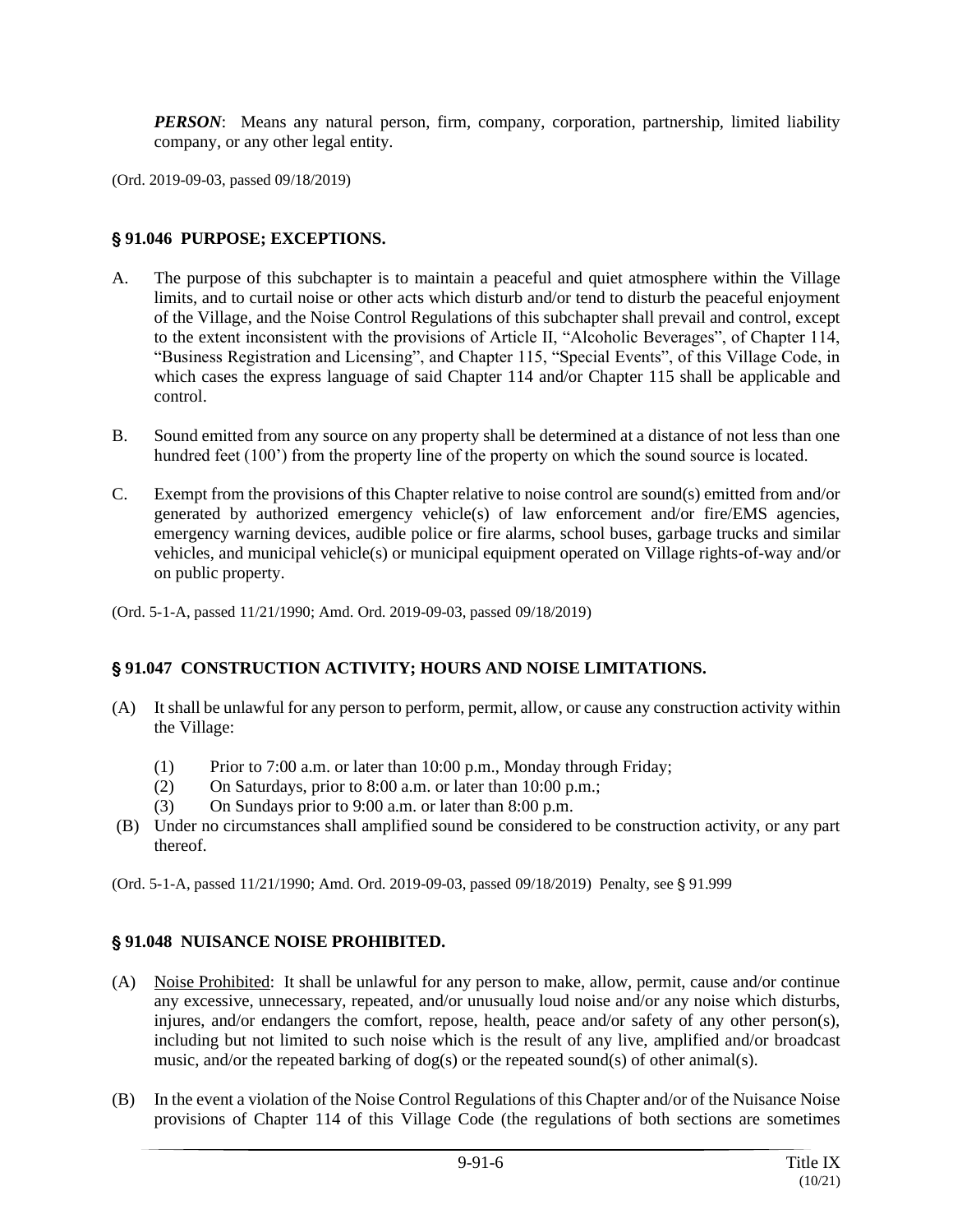collectively referred to as the Village "Noise Regulations") is alleged by any person and such complaint is received by any officer, employee, or agent of the Village, such Noise Regulations may be enforced by any officer or employee of any police department or by any other law enforcement officer serving the Village, whether such complaint is verbal, in writing, or in telephonic or other electronic form.

(Ord. 5-1-A, passed 11/21/1990; Amd. Ord. 2019-09-03, passed 09/18/2019) Penalty, see § 91.999

## *GENERAL HEALTH AND SAFETY PROVISIONS*

## ' **91.080 PURPOSE.**

The purpose of this subchapter is to prohibit or suppress any act or use of property that is detrimental, or liable to be detrimental, to the health and safety of the people of the Village.

(Ord. 5-2-A, passed 4/15/1970)

# ' **91.081 HEALTH AND SAFETY COMMITTEE.**

- (A) The Health and Safety Committee, as designated by the Village Board of Trustees, shall act as a board of health.
- (B) The enforcing officer shall be the Chairperson of the Health and Safety Committee or, at the request of the above, the Committee shall designate an enforcing officer.

(Ord. 5-2-A, passed 4/15/1970)

### ' **91.082 POWERS OF THE COMMITTEE.**

- (A) The Health and Safety Committee, or its designates, is authorized to inspect buildings, land, or other places for conditions in which the health and sanitation of the community may be affected.
- (B) Any nuisance, as declared in this subchapter, or condition detrimental to the health of the residents of the Village found to exist shall be corrected.
- (C) The Committee, or its designates, shall have the authority to order the owner, occupant, or user of the offending condition to make any necessary change to remove the source or the cause of the health hazard.

(Ord. 5-2-A, passed 4/15/1970)

# ' **91.083 NUISANCES.**

Nuisances, as constituted under this subchapter, are:

- (A) Buildings, either occupied or unoccupied, that are an exposed public hazard, as a source of filth, or in a condition prejudicial to the health and safety of the public;
- (B) The rental or lease of properties declared unfit for human habitation by the Committee or designates;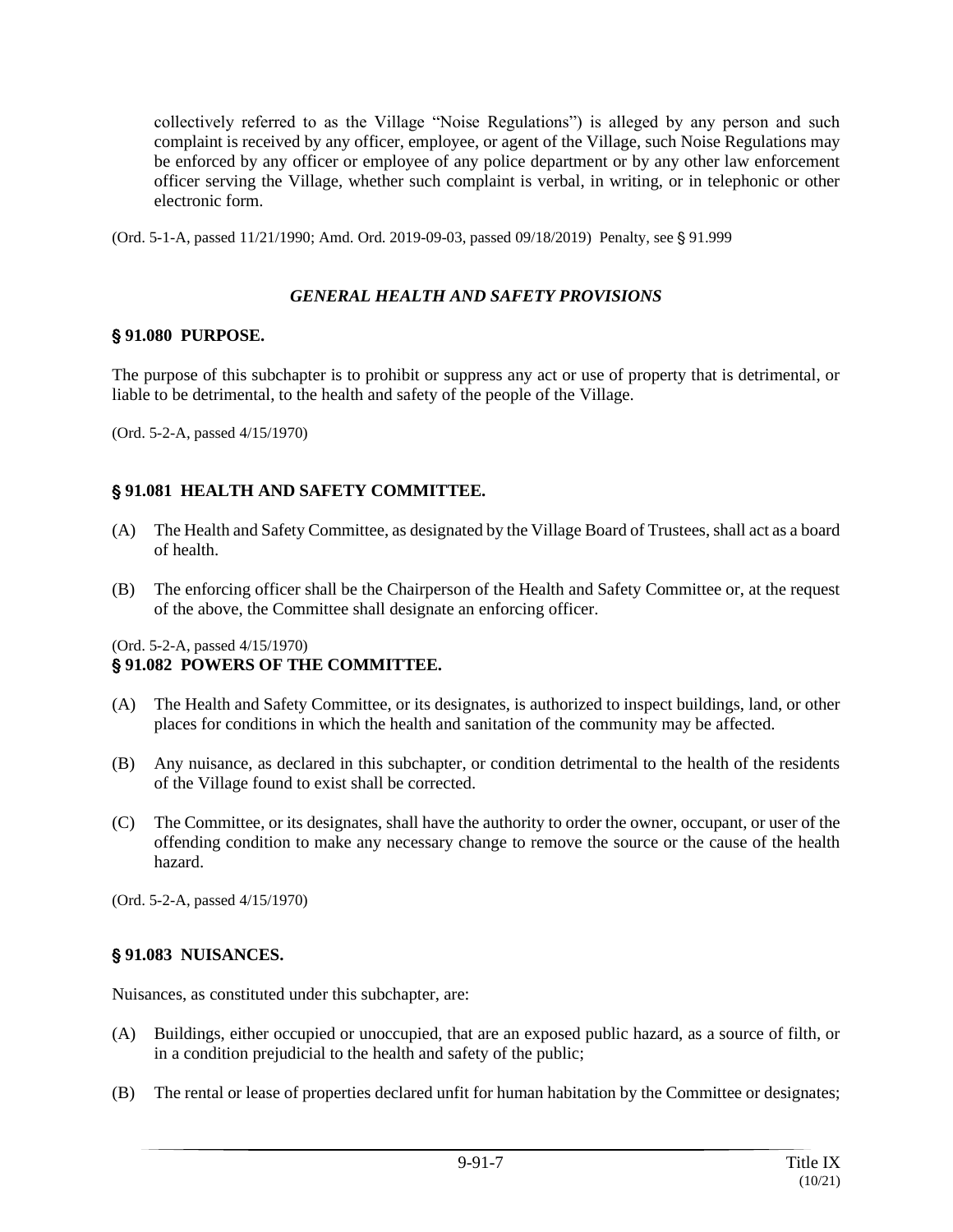- (C) The accumulation of garbage, rubbish, or other obnoxious wastes, whether human, industrial, or commercial;
- (D) (1) Garbage not in containers, fly-proof, or animal-proof; and
	- (2) Garbage or rubbish containers shall be kept hidden from view or a minimum of 30 feet from the public right-of-way, except on the day of collection.
- (E) The pollution, by sewage, industrial waste, or garbage, of any body of water or source of water such as a well, cistern, spring, channel, lake, underground watertable, river, or stream;
- (F) Air pollution, involving smoke, gas fumes, soot, cinders, burning of wet leaves, odorous garbage or putrid substances, or vapor in unreasonable volume;
- (G) The emission of any toxic gas, vapor/fumes, smoke, or dust from equipment or premises, in volume sufficient to be a health hazard to employees, occupants, or any person, inside or outside the premises;
- (H) Diseased animals running at large;
- (I) The remains of dead animals not disposed of within a 24-hour period;
- (J) (1) Animals, including fowl, kept in residential areas; and (2) The exceptions are caged pets, dogs, and cats.
- (K) Vermin infestation which could involve the transmitting of communicable diseases;
- (L) Drinking utensils, or eating utensils, used in public or semi-public places that are not properly sterilized or sanitized after each use; and
- (M) Putrid foods or liquids for human consumption, presented as salable to the public.
- (Ord. 5-2-A, passed 4/15/1970) Penalty, see § 91.999

# ' **91.084 REGULATION OF INDIVIDUAL SEWAGE DISPOSAL SYSTEMS.**

- (A) The regulation of individual sewage disposal systems requiring minimum standards governing design, construction, and installation of septic tanks and/or soil absorption systems is covered under Titles V and XV.
- (B) Privies and chemical toilets are also included in Titles V and XV.
- (C) No proprietary devices for individual sewage disposal with either mechanical or aerobic treatment shall be used except where normal sub-surface disposition cannot be made without undue hazard.
- (D) All proprietary devices affording aerobic treatment for individual sewage disposal shall be presented to the Building and Zoning Committee and the Health and Safety Committee for conformation to the building code and health requirements.
- (E) (1) All proprietary devices shall be registered with the Building and Zoning Committee and a complete servicing program presented by the engineer, contractor, or owner.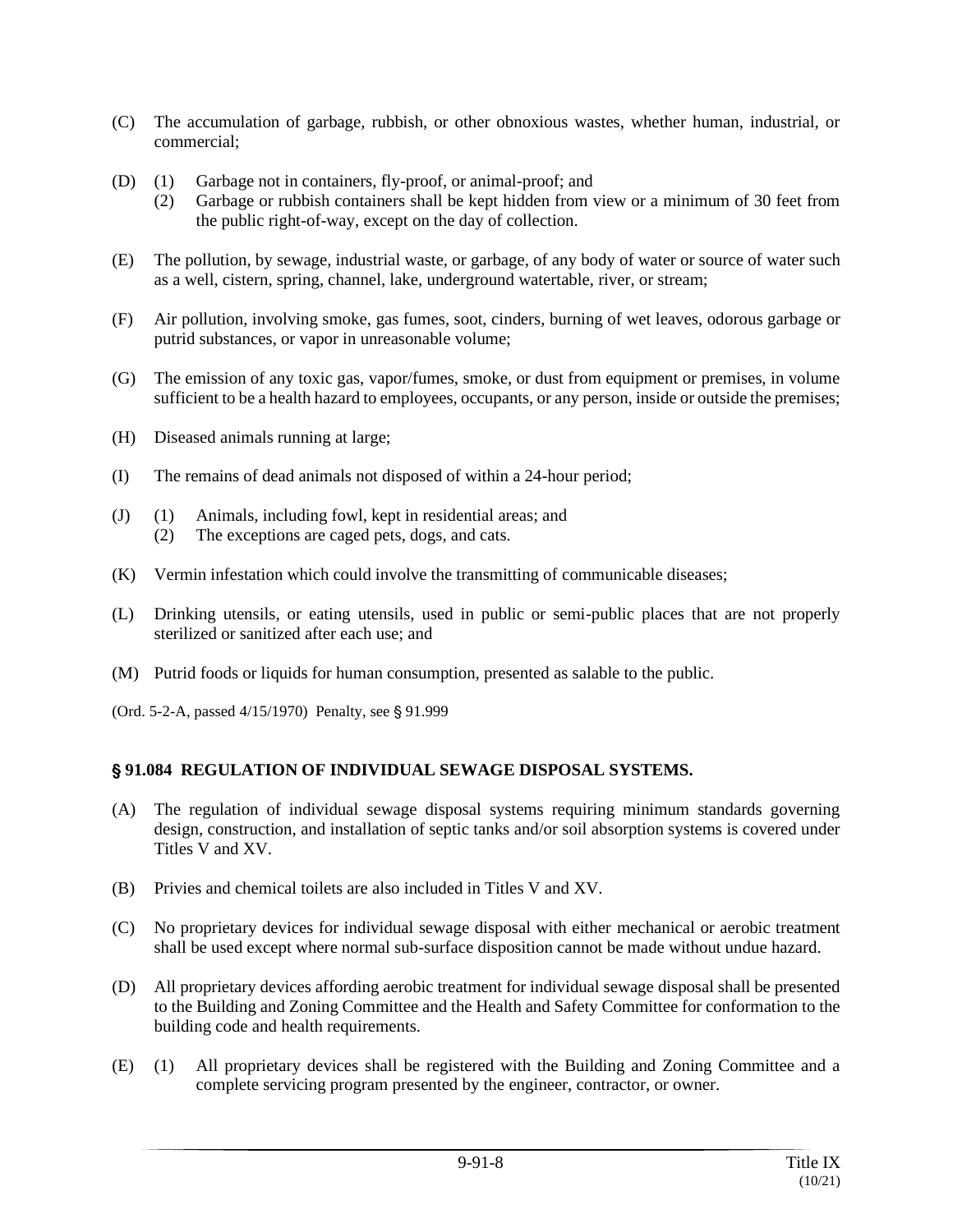- (2) These units shall be checked periodically by the Building Inspector for proper operation.
- (F) It shall be unlawful to discharge or cause to be discharged the effluent of any septic tank, disposal field, mechanical treatment plant, or the contents of a privy or a chemical toilet, directly or indirectly to any stream, ditch, ground surface, or abandoned well, or maintain or operate an individual sewage disposal system in any way that will become offensive, dangerous, or a hazard to the public health.
- (Ord. 5-2-A, passed  $4/15/1970$ ) Penalty, see § 91.999

# ' **91.085 REGULATION OF SEWAGE AND WASTE DISPOSAL FROM BOATS.**

- (A) No boat with toilet facilities may be on any of the navigable waters within the Village limits unless the toilet facilities are closed and sealed to prevent the use and discharge therefrom.
- (B) No person shall throw, dump, or dispose of garbage, rubbish, waste, or sewage into waters within the Village limits.
- (Ord. 5-2-A, passed  $4/15/1970$ ) Penalty, see § 91.99

# ' **91.086 ENFORCEMENT.**

The Health and Safety Committee, or its designates, shall act as enforcing principals and it shall be the duty of the Village Attorney to prosecute violators of this subchapter.

(Ord. 5-2-A, passed 4/15/1970)

# ' **91.087 HEARINGS.**

- (A) Any person affected by an order or notice of violation of this subchapter with regard to enforcement of any rule may file, in the Village Clerk's office, a written request for a hearing before the Health and Safety Committee.
- (B) The Health and Safety Committee shall hold a hearing within 30 days of the written request.
- (C) The petitioner for the hearing shall be notified of the time and place of the hearing five days prior to the date of the hearing.
- (D) If the facts presented at the hearing show that strict compliance with the order or notice would cause to be properly protected and justice would be best served by granting a variance from the order or notice, the Committee may grant that variance.
- (E) The Committee or the petitioner may include a doctor or expert testimony, in specific cases, as reference.
- (F) However, the Committee could request requirements, other than those in the order or notice, for the purpose of properly protecting the public health.
- (G) The Committee shall make a decision within ten days after the hearing and shall, in writing, notify the petitioner of the decision.